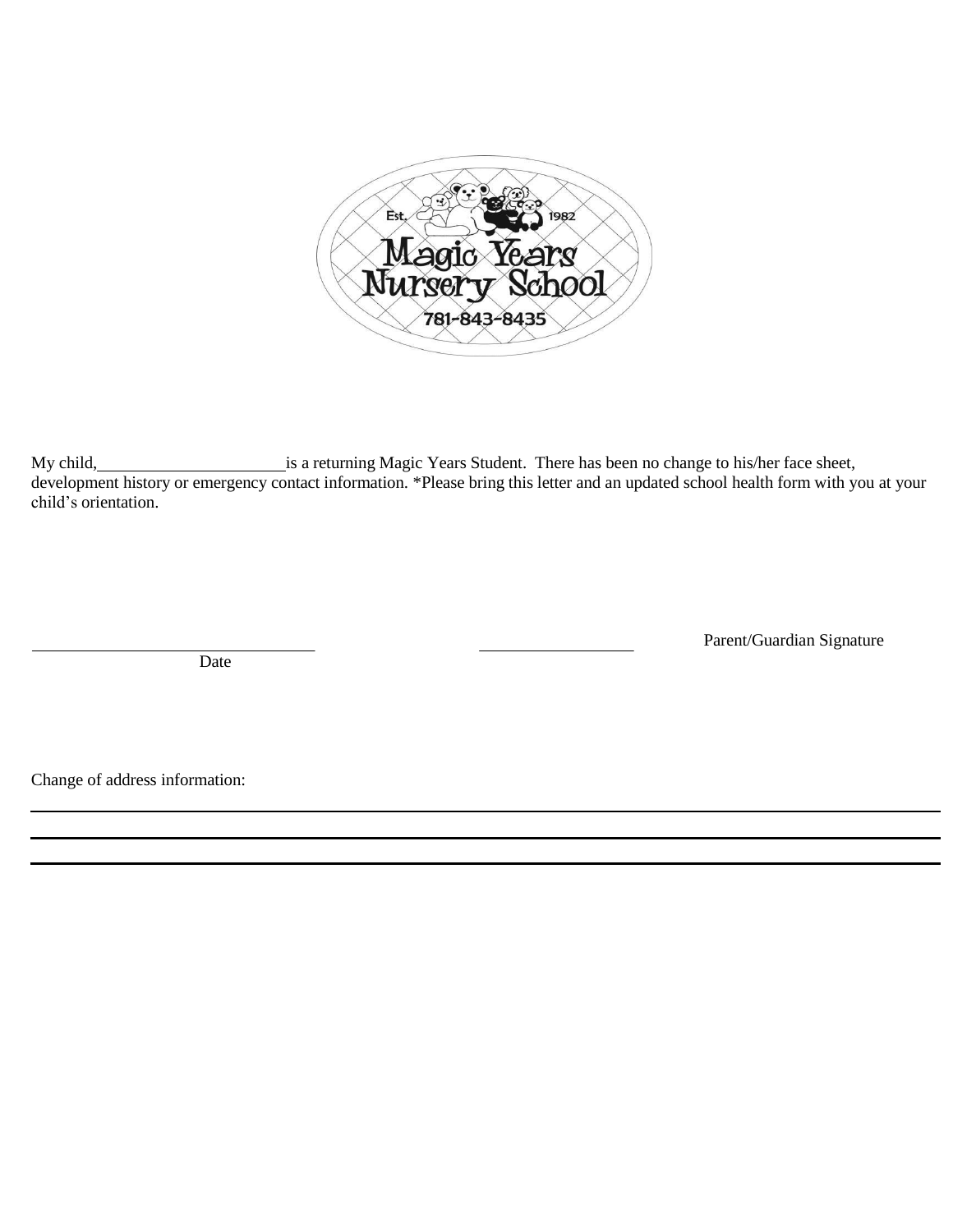Transportation Plan and Authorization?

Parent drop off **Other** Parent pick up **Other** Parent/Guardian Signature Date: Refer to First Aid and Emergency Medical Care Consent Form for Release Information **FIRST AID AND EMERGENCY MEDICAL CARE CONSENT FORM** Child's Name: Date of Birth: I authorize staff at the Magic Years Nursery School who are trained in the basics of first aid/CPR to give my child first aid/CPR when appropriate. I understand that every effort will be made to contact me in the event of an emergency requiring medical attention for my child. However, if I cannot be reached, I hereby authorize the program to transport my child to the nearest medical care facility and/or to , and to secure necessary medical treatment for my child. Child's Physician Name: Address: Phone Number: Child's Allergies: Chronic Health Conditions: Emergency Contacts (In order to be contacted) Name: Name: Address: Relationship to child: Home Phone: CellPhone: Do you give permission for the child to be released to this person? Yes No Name: Name: Address: Relationship to child: Home Phone: Cell Phone: Do you give permission for the child to be released to this person? Yes No Name: Address: <u>Address:</u> Address: Address: Address: Address: Address: Address: Address: Address: Address: Address: Address: Address: Address: Address: Address: Address: Address: Address: Address: Address: Address: Address: Addr Relationship to child:

Home Phone: Cell Phone: Cell Phone:

My child will arrive at the program My child will depart from the program